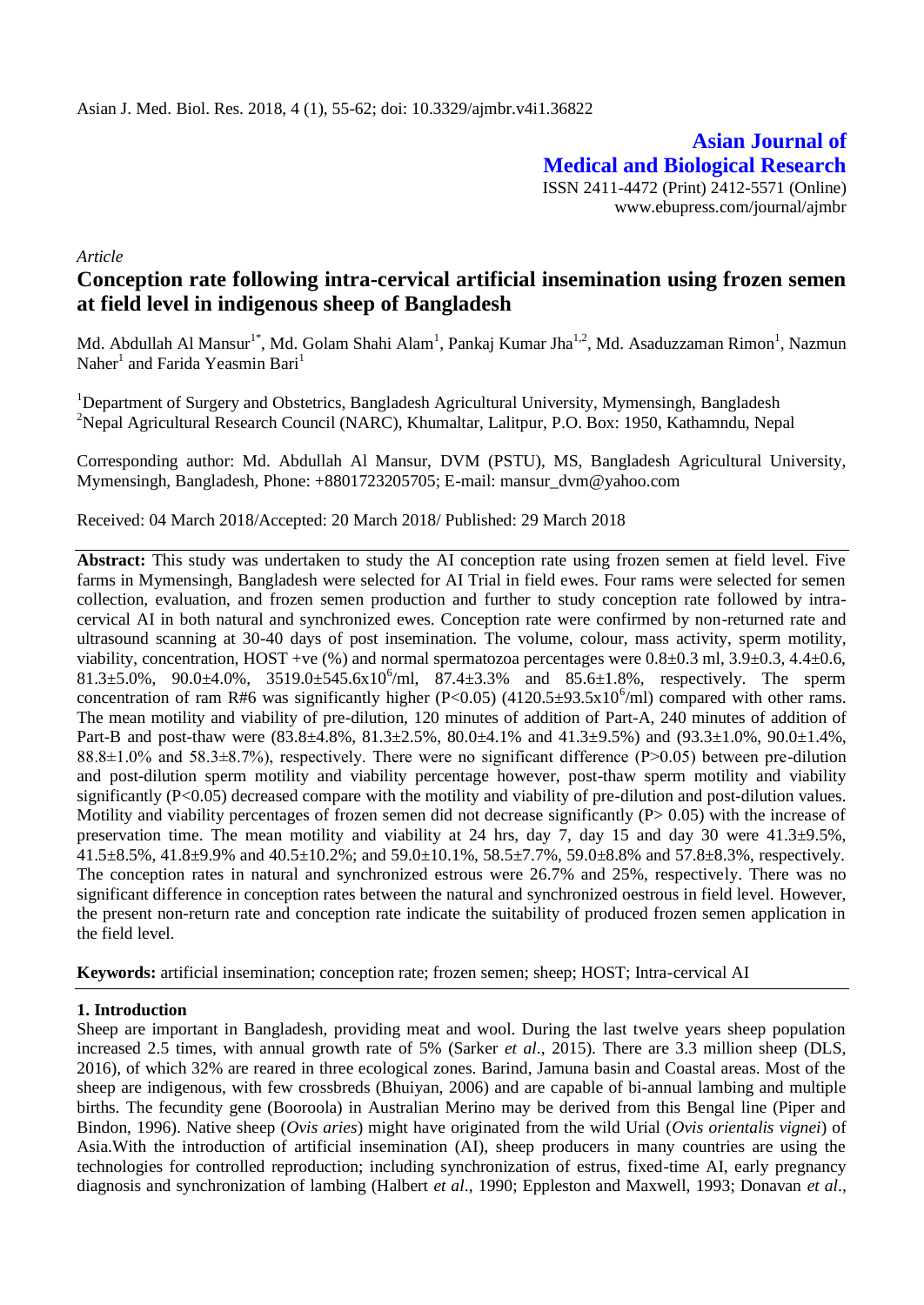2001). AI is practicing with the best quality rams to exploit rapid dissemination of desirable genetic merit. It is the basic assisted reproductive technique (ARTs) to inseminate and make large numbers of ewes pregnant from single ejaculation. However, insemination outcome is affected by many factors (intrinsic and extrinsic) related to female (handling, seasonality, genital morphology, etc.), male (seasonality, sperm quality, sperm conservation, etc.), farm (environmental conditions, sanitary status, handling, etc.) and the technique itself (route of application, spermatozoa/dose, technician, etc.) (Shackell *et al*., 1990; Donovan *et al*., 2004; Paulenz *et al*., 2005). Artificial insemination (AI) with frozen thawed semen has been proved as the most potent method for rapid genetic improvement in domestic animals. Each stage of the semen cryopreservation includes the entire process like semen collection, dilution, and equilibration and freezing. However, this technique permits limitation of the spermatozoa to lose the ability to fertilize normally (Watson, 1995). The conception rates varies (10 to 80%) with the type of semen (fresh, freshly diluted, chilled and frozen) and AI (vaginal, cervical, intracervical, transcervical and intra-uterine) used. Conception rates with fresh semen are good (65 to 75%) while with frozen semen (10 to 30%) (Olesen, 1993; Gordon, 1997). In Bangladesh, some works have been performed on reproductive performances, estrus synchronization protocol, protocols for semen preservation, AI with chilled and frozen semen in DSO, BAU research station (Azizunnesa *et al*., 2014, 2016). However, about the use of AI is limited to research level with some initiation at farm level. The use and fruitful results of AI have drawn attention among farmers. Sheep could contribute a significant amount in livelihood promotion and in meat subsector of Bangladesh. Therefore, the present research was performed to study the AI conception rate using frozen semen at field level.

## **2. Materials and Methods**

#### **2.1. Study area**

The cryopreservation of semen was conducted at the Reproduction Laboratory of the Department of Surgery and Obstetrics, Faculty of Veterinary Science, Bangladesh Agricultural University, Mymensingh-2202. Sheep farmer's information was taken from the district livestock officer and then five farms were visited before implementation of AI in farmer's ewes. AI trial with frozen ram semen was conducted at three farms at Trishal in Mymensingh, from January to December 2016.

#### **2.2. Farmers training workshop for AI trial at field level**

A day long farmers training workshop in Mymensingh was arranged for informing them the importance of AI to improve sheep breeds. Also existing sheep information from the farmers was taken.

## **2.3. Animal selection for semen freezing and AI trial**

Four apparently healthy indigenous adult rams (2 to 2.5 years old, 20 to 22 kg) were selected from the project entitled "Speed up of genetic improvement of indigenous sheep through Multiple Ovulation and Embryo Transfer (MOET) technique". Ewes  $(n = 23)$  were included from selected farms which were selected for AI trial. The age, parity and body weight of ewes were 1.5-3 years, 1-3 and 14-20 kg, respectively. The general health of the selected animals for this experiment was clinically examined. Both ballottement of abdomen and ultrasonography were applied to detect non pregnant ewes. The animals were reared under the field conditions on different farms. They were kept under natural field conditions, having access to good quality grasses and maintained in good health.

## **2.4. Semen freezing for AI**

#### **2.4.1. Extender preparation**

Locally-manufactured extender (tris, fructose, egg-yolk: TFE) was prepared according to Azizunnesa *et al.*  (2016); (tris-base: tris 3.4 g, fructose 0.5 g, citric acid 2.0 g, penicillin 100,000 IU, strepto-mycin 100 mg, 7% glycerol deionized water 100 mL and egg-yolk 10%).

#### **2.4.2. Semen collection**

Semen was collected twice in a week during the period of research (January to December 2016). Collection was always performed in the morning between 7- 9 AM using properly maintained artificial vagina (AV). After collection, semen was kept at 37°C in water-bath until the media were added with it.

## **2.4.3. Evaluation of semen**

The volume of semen was measured with a calibrated collection vial. Colour was observed visually. Sperm concentration was measured by haemocytometer method (Figure 1) (Herman and Madden, 1963). Density was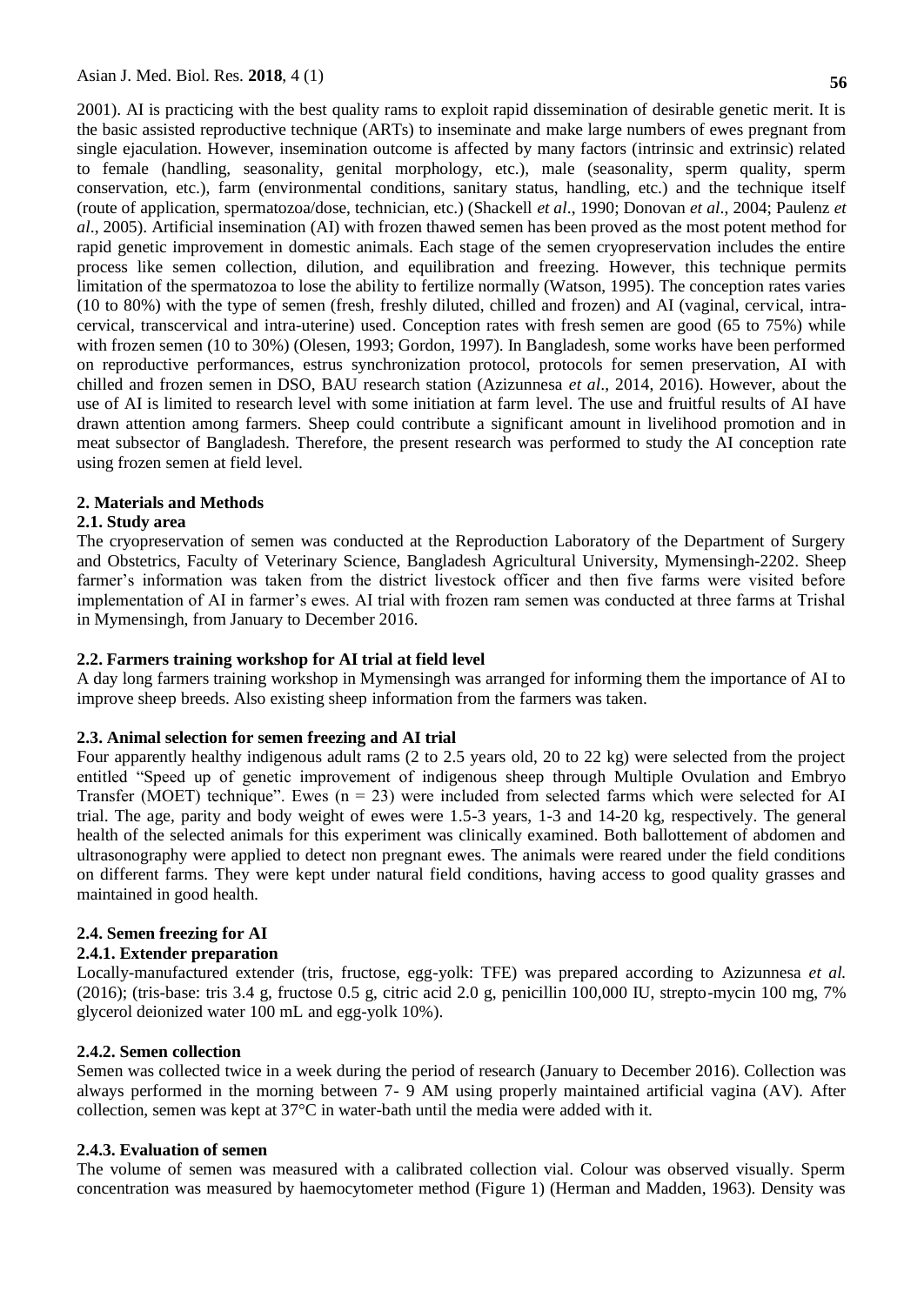**57**

measured observing the viscosity of sperm against the slant position of the tube. Density was scored in 4 scales; 1= watery, 2=milky, 3=creamy, 4=creamy to grainy. Sperm concentration was measured by haemocytometer method (Herman and Madden, 1963). After diluting the semen with tris (1:4) motility was determined by eyeestimation of the proportion of spermatozoa moving progressively straight forward at higher magnification (400x) and expressed as percentage. To evaluate the mass activity, a drop (5μl) of semen was placed on a prewarmed slide (37°C) without any cover slip and examined under microscope equipped with phase-contrast optics (100x). The mass activity was scored into 5 scales:  $1=$  no motion, 2=free spermatozoa moving without forming any waves,  $3=$  small, slow moving waves,  $4=$  vigorous movement with moderately rapid waves and eddies and 5= dense, very rapidly moving waves and distinct eddies. Viability test was performed after mixing of semen with eosin-nigrosin stain; live spermatozoa appeared unstained and dead spermatozoa stained pink against a brownish purple background (Figure 2).The sperm morphology were evaluated by using William's staining ( especially for sperm head) and buffered formol saline for acrosome, mid-piece and tail (Figure 3). Plasma membrane integrity test by hypo-osmotic swelling test (HOST) according to Ramu and Jeyendran (2013). The percentage of spermatozoa with swollen and curled tails was recorded as HOST+ve cells (Figure 4). The ram semen was preserved according to the procedure of Azizunnesa *et al.* (2016). Two-step dilution method was used to freeze the semen in this experiment. The frozen semen containing straws were thawed at 37<sup>°</sup>C for 10-15 seconds. Then post-thawed semen was placed on a clean glass slide and covered with (18x18mm) cover slide. The motility was determined by eye-estimation of the proportion of spermatozoa moving progressively straight forward at higher magnification (400X) and expressed as percentage. Also eosin-nigrosin stain was used for determining live and dead sperm percentage in frozen semen. Motility and viability percentage of frozen semen are measured at day 0, day 7, day 15 and day 30.



**Figure 1. Sperm concentration by Haemocytometer.**



**Figure 2. Viability test by Eosin-nigrosin stain.**

## **2.5. Estrous synchronization of farmer's ewes**

Estrus was induced in the ewes by intramuscular administration of two injections of PGF2α (Ovuprost®Bayer, Newzealand)  $\hat{\omega}$  of 150 µg (0.6 ml) per ewe. The first injection was given ignoring the stage of the estrous cycle. After 9 days the same doses were injected to all ewes of regardless of estrus.

## **2.6. Estrus detection at field level**

The onset of estrus was detected by the use of normal breeding special apron wearing ram.

The apron wearing rams were introduced in the flock after injecting PGF2α intramuscularly and for a total period of 96 hours (Figure 5).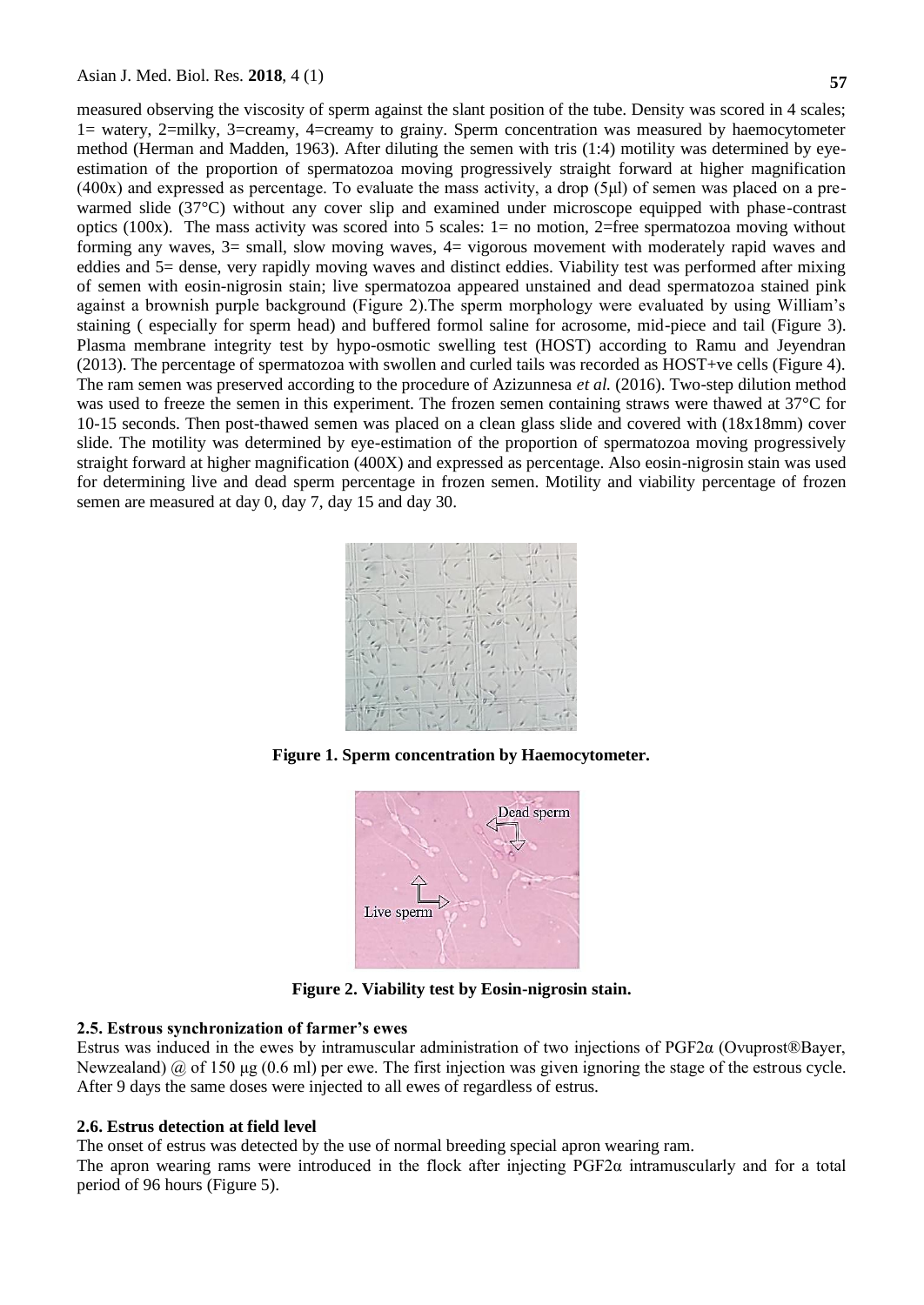

**Figure 3. Sperm morphology evaluated by using William's staining method. A: Normal spermatozoa, B: Detached head C: Bent tail, D: Coiled tail**



**Figure 4. HOST (+ve) spermatozoa.**



**Figure 5. Ram wearing special apron and heat detection by apron wearing ram.**



**Figure 6. Pregnancy diagnosis by ultrasonography.**

#### **2.7. Process of Intra-cervical AI (ICAI) at field level**

All natural and synchronized ewes were inseminated Intra-cervically within 14-20 hrs of 1st observed heat (Windsor *et al.,* 1994). A standard, commercially available (eccentric insemination pipette for Sheep/Goat; Minitube, Slovakia) insemination pipette with a sharp pointed bent tip, designed for use in ewes was used for trans-cervical insemination. After thawing 0.25ml mini straws at 37°C warm water for 10-15 seconds were dried with the help of tissue paper. Then the straw containing 200 x 106 spermatozoa was loaded into the AI pipette. The estrous ewes were kept in standing condition just only hind quarter up and restrained by the animal owner. Then the vulva of the ewe was cleaned with a dry paper towel and the vaginal speculum was lubricated with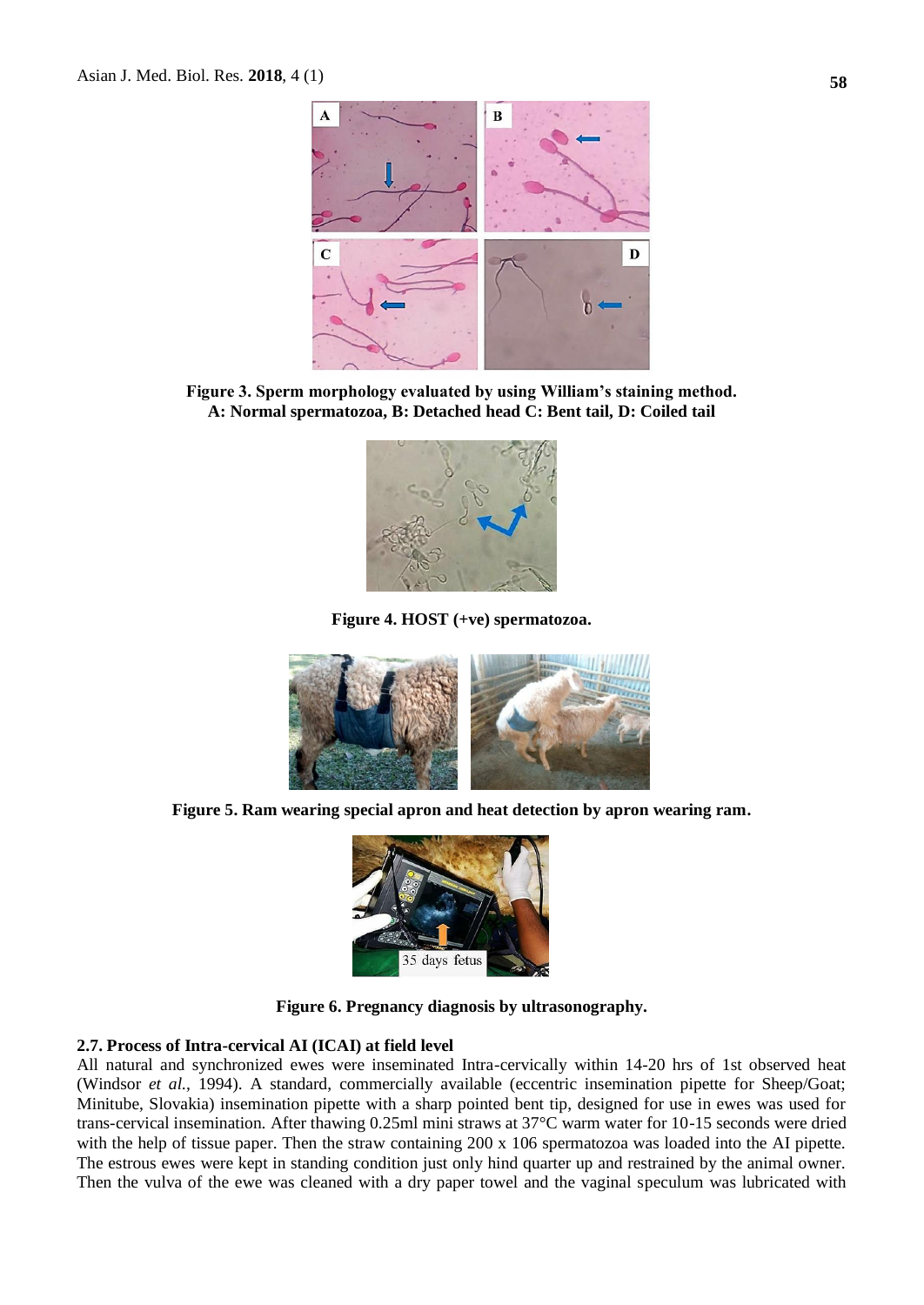non-spermicidal water soluble lubricant (KLY ®gel). The vaginal speculum was introduced into the vagina and forwarded to locate the cervix guided specialized light source for vaginal speculum. The inseminating pipette was then inserted into the cervix and pushed forward as much as it easily passes through the rings of the cervix. Then the semen was expelled deep into the cervix by pressing the plunger. After deposition of semen the pipette was kept in position for a period of 5 minutes before withdrawn from the cervix. Similar procedure was applied for insemination in all ewes.

## **2.8. Pregnancy diagnosis**

All inseminated ewes were monitored for non-return to estrus by the aid of an apron wearing ram at the 17 days following insemination. The ewes which were in non-return to estrous were allowed to ultrasonographic scan for confirmation of pregnancy using trans-abdominal ultrasonography within 30-40 days of post insemination (Figure 6).

## **2.9. Assumption of Non-return rate and Conception rate**

Non-return (NR) rate  $(\%)$  = (Number of ewes non-return to oestrus x100)/Number of ewes inseminated Conception rate (%) = (Number of ewes conceived x 100)/Number of ewes inseminated

## **2.10. Statistical Analysis**

All values relating to semen evaluation parameters were expressed as Mean  $\pm$  SD. The statistical analyses were done using SPSS IMB 20.0 version software program. One way analysis of variance (ANOVA) was done to find out significant differences in reproductive parameters. One-way ANOVA: Post Hoc multiple comparisons (Duncan test) were done to find out significant differences at 5% level of significance (P< 0.05) in semen parameters. Conception rate was expressed as percentage.

## **3. Results**

# **3.1. Evaluation of fresh ram semen used for freezing**

The mean values of semen parameters regarding volume, color, mass activity, sperm motility, viability, concentration, HOST+ percentage and morphology percentage are shown in Table 1. The volume, colour, mass activity, sperm motility, viability, concentration, HOST+ve(%) and normal spermatozoa percentage varied from 0.4-1.3 ml, 2-4 (creamy to creamy-grainy), 2-5, 75-92%, 80-95%, 2500-5000×10<sup>6</sup>/ml, 75-90% and 75-95%, respectively. However, their mean values were  $0.8 \pm 0.3$  ml,  $3.9 \pm 0.3$ ,  $4.4 \pm 0.6$ ,  $81.3 \pm 5.0$ %,  $90.0 \pm 4.0$ %,  $3519.0 \pm 545.6$  x10<sup>6</sup>/ml, 87.4 $\pm 3.3$ % and 85.6 $\pm 1.8$ %, respectively. The sperm concentration of ram R#6 was significantly higher (4120.5±93.5 x 10<sup>6</sup>/ml) compared with ram R#1, R#4 and R#5 (3496.7±125.0 x 10<sup>6</sup>/ml, 2795.4 $\pm$ 114.4 x 10<sup>6</sup>/ml and 3663.2 $\pm$ 491.8 x10<sup>6</sup>/ml). The sperm motility of ram R#6 and R#5 were significantly higher (83.8 $\pm$ 4.8% and 85.0 $\pm$ 4.1%) compared with Ram R#1 and R#4 (80.0 $\pm$ 4.1% and 76.3 $\pm$ 2.5%). Also the sperm viability of ram R#6 was significantly higher (93.3 $\pm$ 1.0%) compared with ram R#1, R#4 and R#5  $(89.3\pm 2.8\% , 85.0\pm 3.6\%$  and  $92.5\pm 1.7\%$ ). Similarly, the mass activity of ram R#6 was significantly higher  $(5.0\pm0.0)$  compared with ram ID R#1, R#4 and R#5  $(4.3\pm0.5, 3.8\pm0.5,$  and  $4.8\pm0.5,$  respectively). The plasma membrane integrity percent (HOST +ve %) of ram R#5 was significantly higher (90.8 $\pm$ 2.2%) compared with ram R#1, R#4 and R#6  $(87.0 \pm 2.9\%)$ ,  $84.8 \pm 1.5\%$  and  $87.3 \pm 3.6\%$ , respectively). There was no significant difference (P $>0.05$ ) in semen volume and morphology % (normal sperm %) among the rams (0.7 $\pm$ 0.2, 0.6 $\pm$ 0.2, 1.0±0.3 and 0.9±0.2 ml, respectively) and (84.8±1.0%, 85.3±1.5%, 87.3±1.7% and 85.3±2.2%, respectively).

| Ram<br>ID:     | Volume<br>(ml)           | <b>Color</b><br>$(1-4)$ | <b>Mass</b><br>activity<br>$(1-5)$ | <b>Sperm</b><br>motility<br>$(\%)$ | <b>Viability</b><br>(%)     | <b>Concentration</b><br>$(x10^6$ /ml) | <b>HOST</b><br>$(+)$ ve<br>$(\%)$ | <b>Normal</b><br>sperms<br>$(\%)$ |
|----------------|--------------------------|-------------------------|------------------------------------|------------------------------------|-----------------------------|---------------------------------------|-----------------------------------|-----------------------------------|
| R#1<br>$(n=4)$ | $0.7 \pm 0.2^{\text{a}}$ | $3.5 \pm 0.6^b$         | $4.3 \pm 0.5^{bc}$                 | $80.0 \pm 4.1^{ab}$                | $89.3 \pm 2.8^{\rm b}$      | $3496.7 \pm 125.0^{\circ}$            | $87.0 \pm 2.9$ <sup>ab</sup>      | $84.8 \pm 1.0^a$                  |
| R#4<br>$(n=4)$ | $0.6 \pm 0.2^{\text{a}}$ | $4.0 \pm 0.0^a$         | $3.8 \pm 0.5$ °                    | $76.3 \pm 2.5^{\rm b}$             | $85.0 \pm 3.6$ <sup>c</sup> | $2795.4 \pm 114.4^{\circ}$            | $84.8 \pm 1.5^{b}$                | $85.3 + 1.5^a$                    |
| R#5<br>$(n=4)$ | $1.0+0.3^a$              | $4.0 \pm 0.0^a$         | $4.8 \pm 0.5^{ab}$                 | $85.0 \pm 4.1$ <sup>a</sup>        | $92.5 \pm 1.7^{ab}$         | $3663.2\pm491.8^{\circ}$              | $90.8 \pm 2.2^{\text{a}}$         | $87.3 \pm 1.7^{\rm a}$            |
| R#6<br>$(n=4)$ | $0.9 \pm 0.2^{\text{a}}$ | $4.0 \pm 0.0^a$         | $5.0 \pm 0.0^a$                    | $83.8 \pm 4.8^{\circ}$             | $93.3 \pm 1.0^a$            | $4120.5+93.5^a$                       | $87.3 \pm 3.6^{ab}$               | $85.3 + 2.2^a$                    |
| Mean           | $0.8 \pm 0.3$            | $3.9 \pm 0.3$           | $4.4 \pm 0.6$                      | $81.3 \pm 5.0$                     | $90.0 \pm 4.0$              | $3519.0 \pm 545.6$                    | $87.4 \pm 3.3$                    | $85.6 \pm 1.8$                    |

| Table 1. Evaluation of fresh ram semen. |
|-----------------------------------------|
|-----------------------------------------|

a<sup>-c</sup>The mean values with different superscript within the same column differ significantly, at least (P<0.05)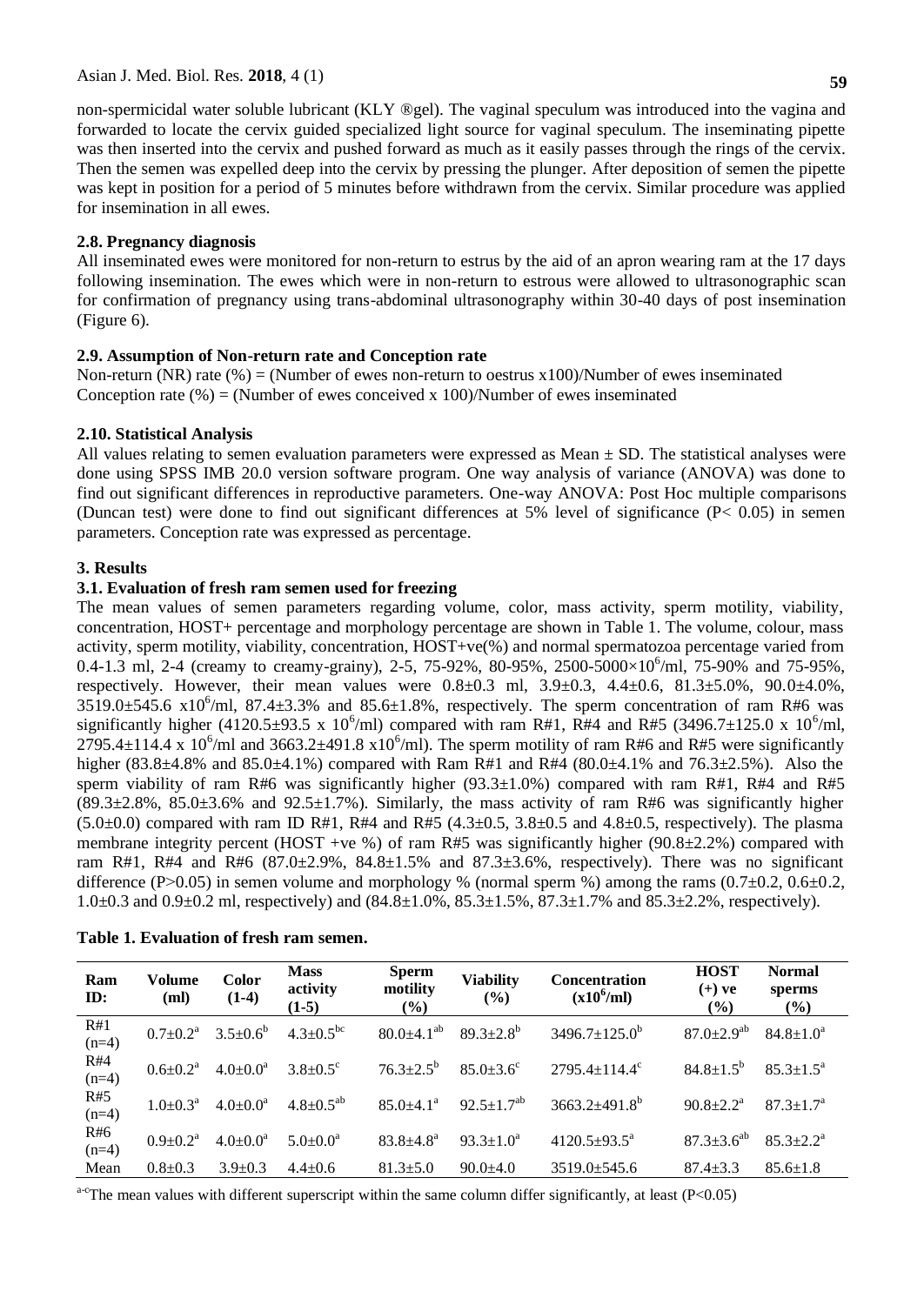# **3.2. Characteristics of ram semen before and after freezing used for AI**

The mean values of ram semen before and after freezing have shown in Table 2.

The mean motility and viability of pre-dilution, 120 minutes of addition of Part A, 240 minutes of addition of Part-B and post thaw were (83.8±4.8%, 81.3±2.5%, 80.0±4.1% and 41.3±9.5%) and (93.3±1.0%, 90.0±1.4%,  $88.8\pm1.0\%$  and  $58.3\pm8.7\%$ ), respectively. There were no significant difference (P $>0.05$ ) in pre-dilution and post-dilution sperm motility and viability percentage. But post-thaw sperm motility  $(41.3\pm9.5\%)$  and viability  $(58.3\pm8.7\%)$  varied significantly (P<0.05) compared with the motility and viability of pre-dilution and postdilution.

| Table 2. Characteristics of ram semen before and after freezing used for AI (Mean $\pm SD$ ); (n=4). |  |  |  |
|------------------------------------------------------------------------------------------------------|--|--|--|
|                                                                                                      |  |  |  |

| <b>Parameters</b>       | value of ram Post-dilution<br><b>Pre-dilution</b><br>semen $(n=4)$ |  | semen $(n=4)$             | -of<br>value<br>ram |  | Post-thawed<br>value | - of |
|-------------------------|--------------------------------------------------------------------|--|---------------------------|---------------------|--|----------------------|------|
|                         | <b>Fresh semen</b>                                                 |  | $120 \text{ min}$         | $240 \text{ min}$   |  | ram semen $(n=4)$    |      |
| Sperm motility $(\%)$   | $83.8 + 4.8$ <sup>a</sup>                                          |  | $81.3 \pm 2.5^{\circ}$    | $80.0 + 4.1^a$      |  | $41.3 + 9.5^{b}$     |      |
| Sperm viability $(\% )$ | $93.3 \pm 1.0^{\text{a}}$                                          |  | $90.0 \pm 1.4^{\text{a}}$ | $88.8 \pm 1.0^a$    |  | $58.3 \pm 8.7^b$     |      |

 $a-b$ The mean values with different superscript within the same row differ significantly, at least (P<0.05).

## **3.3. Success of semen freezing evaluated in different preservation time**

The effects of preservation time on motility and viability of frozen semen have shown in Table 3. Difference in Motility and viability of frozen semen was statistically non-significant (p> 0.05) with the increase of preservation time. The mean motility and viability percentages at 24hrs, day 7, day 15 and day 30 were 41.3±9.5%, 41.5±8.5%, 41.8±9.9% and 40.5±10.2%, respectively and 59.0±10.1%, 58.5±7.7%, 59.0±8.8% and 57.8±8.3%, respectively.

# **Table 3. Day wise Post-thaw evaluation of frozen ram semen.**

| <b>Parameters</b>       | 24 hrs          | Day 7          | Day $15$       | Day 30          |  |
|-------------------------|-----------------|----------------|----------------|-----------------|--|
| Sperm motility $(\% )$  | $41.3+9.5$      | $41.5 \pm 8.5$ | $41.8 + 9.9$   | $40.5 \pm 10.2$ |  |
| Sperm viability $(\% )$ | $59.0 \pm 10.1$ | $58.5 \pm 7.7$ | $59.0 \pm 8.8$ | $57.8 \pm 8.3$  |  |

## **3.4. Success of semen freezing observed by non-return rate and conception rate in farmers ewes**

Non-return rate (NRR) and conception rate (CR) using thawed frozen ram semen at field level have shown in Table 4. The overall NR rate was 30.4%. The non-return rate following intra-cervical AI using frozen semen in natural and synchronized estrous were 33.3% and 25.0%, whereas the conception rates were 26.7% and 25%, respectively. The pooled over conception rate was 26.1%. There was no significant difference between the natural and synchronized estrus on the conception rate using frozen semen.

|  |  | Table 4. Non-return rate and conception rate at field level using thawed frozen ram semen. |  |
|--|--|--------------------------------------------------------------------------------------------|--|
|--|--|--------------------------------------------------------------------------------------------|--|

| No.<br>of<br>inseminated | <b>Ewes Nature</b><br>estrus | of Methods<br>of AI | No. of ewes non No. of ewes Non return rate Conception<br>return to estrus | conceive | $\binom{0}{0}$ | rate $(\% )$ |
|--------------------------|------------------------------|---------------------|----------------------------------------------------------------------------|----------|----------------|--------------|
| 15                       | Natural                      | <b>ICAI</b>         |                                                                            |          | 33.3           | 26.7         |
|                          | <i>synchronized</i>          | <b>ICAI</b>         |                                                                            |          | 25             | 25.0         |
| Total= $23$              |                              |                     |                                                                            |          | 30.4           | 26.1         |

## **4. Discussion**

Four rams (4 ejaculations from each) were used to collect semen for freezing to do AI in field ewes. The volume, colour, mass activity, sperm motility, viability, concentration, HOST +ve (%) and normal spermatozoa (%) varied from 0.4-1.3 ml, 2-4 (creamy to creamy-grainy), 2-5, 75-92%, 80-95%, 2500-5000×10<sup>6</sup>/ml, 7590% and 75-95%, respectively. Similar semen quality parameters were observed in previous study of the same laboratory (Mahmuda *et al.,* 2015 and Azizunnesa *et al.,* 2014). In the present study the sperm concentration of ram R#6 was significantly higher  $(4120.5\pm93.5x\;10^6\text{/ml})$  compared with ram R#1, R#4 and R#5. The mean motility of pre-dilution, 120 minutes of addition of part A, 240 minutes of addition of part B during freezing and following 24 hrs.of freezing were  $83.8\pm4.8\%$ ,  $81.3\pm2.5\%$ ,  $80.0\pm4.1\%$  and  $41.3\pm9.5\%$ , respectively and viability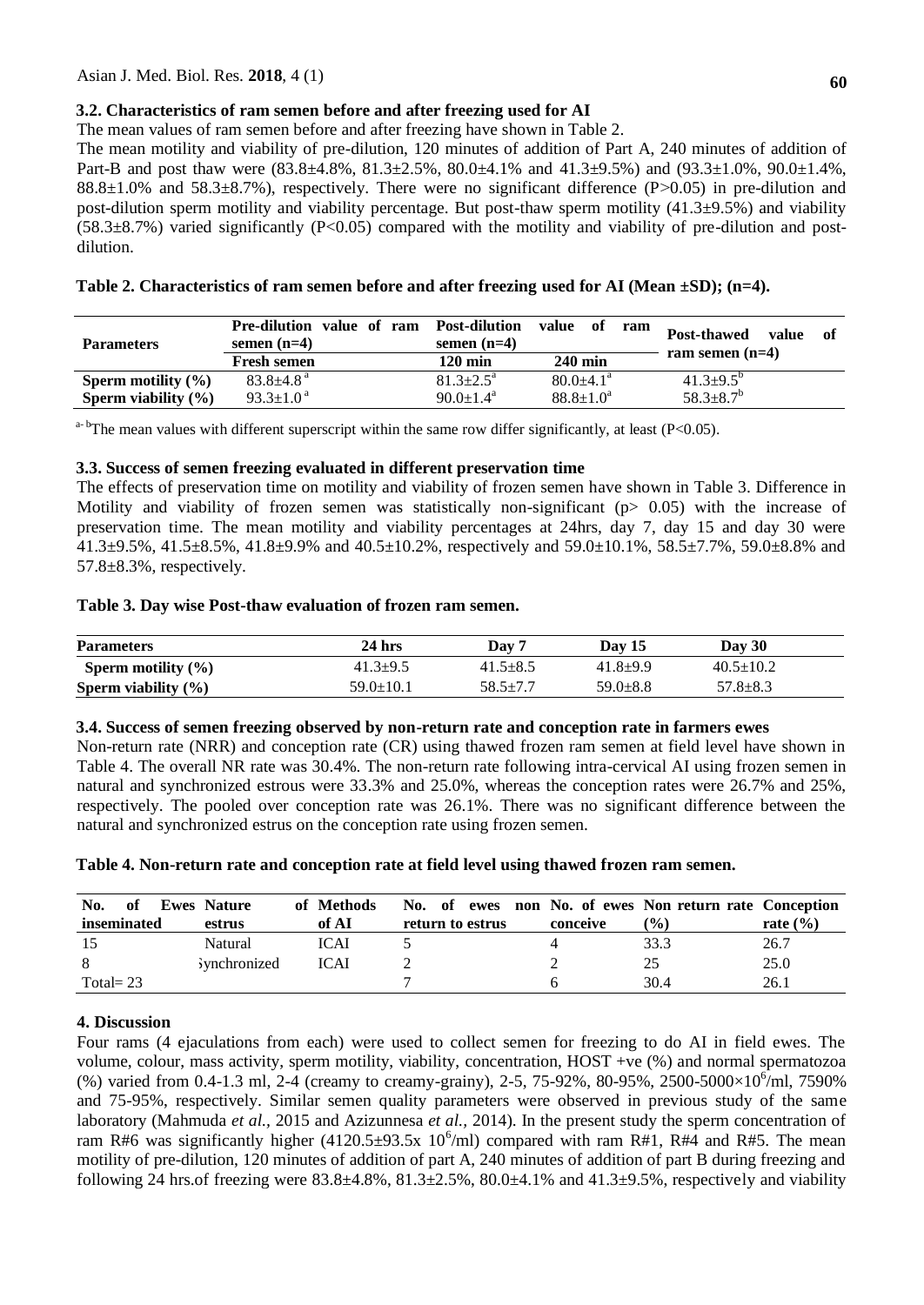of pre-dilution, 120 minutes of addition of part A, 240 minutes of addition of part B during freezing and following 24 hrs. of freezing were  $93.3\pm1.0\%$ ,  $90.0\pm1.4\%$ ,  $88.8\pm1.0\%$  and  $58.3\pm8.7\%$ , respectively. There were no significant difference (P>0.05) between pre-dilution and post-dilution sperm motility and viability percentage. The post-thaw sperm motility  $(41.3\pm9.5\%)$  and viability  $(58.3\pm8.7\%)$  were significantly (P<0.05) decreased compared with the motility and viability of fresh and post-diluted semen. This result is similar with the observation of Mahmuda *et al.* (2015). However, the rate of motility and viability of post thawed semen in the present study were lower than observed by Azizunnesa *et al.* (2014). It is not clear to explain why there is difference from Azizunnesa *et al.* (2014), using the same protocol for freezing. This could be due to climatic condition, weather and season of the study. The mean motility of present study supported result observed with the progress of preservation time after freezing (Mahmuda *et al.,* 2015). The success is the post thaw motility was not significantly lowered with the progress of preservation time, indicating the suitable protocol of freezing process in the present study. During freezing and thawing, the quality of spermatozoa may be affected by the composition of the cryo-extender (Leibo and Songsasen, 2002). Different extenders have different effects on freezing and thawing of semen.

Both natural oestrus and synchronized oestrous ewes were inseminated with the produced frozen thawed semen in the laboratory. The non-return to oestrus percentages in natural oestrous was 33.3%, while that of synchronized oestrous was 25%. Paulenz *et al.* (2007) reported that the average 25-days non-return rate was 61.8%, ranging between 40.0 to 82.4% in the different farms. These differences could be due to differences in breed, semen, and laboratory, skillness of AI technician and time of AI. The conception rate following insemination with frozen semen was 26.7% in natural oestrus ewes and 25% in synchronized ewes. There was no significant difference in conception rates between the natural and synchronized oestrus ewes on the conception rate using frozen semen. The number of synchronized ewes used was lower than natural ewes. The conception rate (26.7% and 25%) in the present study was similar, higher or lower than other researchers (Olesen, 1993; Azizunnesa *et al.,* 2014 and Kumar and Naqvi, 2014).

# **5. Conclusion**

This is the preliminary application of frozen semen in the farmer's ewes. However, the present non-return rate and conception rate indicate the suitability of produced frozen semen application in the field level. Although the pregnancy rates were not in higher percentages, however, modification and refinement of present freezing technique and insemination technique may lead to higher post thaw motility and higher pregnancy rates. Work is going on in the same laboratory for obtaining the frozen semen with higher post thaw motility, leading to higher pregnancy rates that could be acceptable to the farmers, increasing and improving the sheep production in Bangladesh.

## **Acknowledgements**

The authors are grateful to Yousuf Ali Sarker (YA Sarker) for data management and manuscript preparation. The authors are also grateful to the Bangladesh Academy of Science and United States Department of Agriculture (BAS-USDA; LS-02) for financial support.

# **Conflict of interest**

None to declare.

## **References**

- Azizunnesa R, BF Zahora, FY Bari and MGS Alam, 2016. Comparison of commercial Triladyl extender with a tris-fructose-egg-yolk extender on the quality of frozen semen and pregnancy rate after transcervical AI in Bangladeshi indigenous sheep (Ovisaries). Small Rumin. Res., 134: 39-43.
- Azizunnesa, BF Zohara, FY Bari and MGS Alam, 2014. Effects of proportion of egg yolk and preservation time on chilled semen from indigenous rams. International Journal of Veterinary Science, 1: 12-20.
- BBS, 2008. Bangladesh Bureau of Statistics. Planning Division, Ministry of Planning. Government of the People's Republic of Bangladesh, Dhaka, Bangladesh.
- Bhuiyan AKFH, 2006, Livestock genetic resources in Bangladesh: Preservation and Management. International conference on livestock services, Chinese Academy of Agricultural Science (CAAS), Beijing, China, April 16-20.
- Windsor DP, AZ Szell, C Buschbeck, AY Edward, JTB Milton and BC Buckrell, 1994. Transcervical artificial insemination of Australian merino eweswlth frozen-thawed semen. Theriogenology, 42:147-l 57.
- DLS, 2016. Livestock Economy at a Glance 2015-2016. Directoate of Livestock Services, Bangladesh.